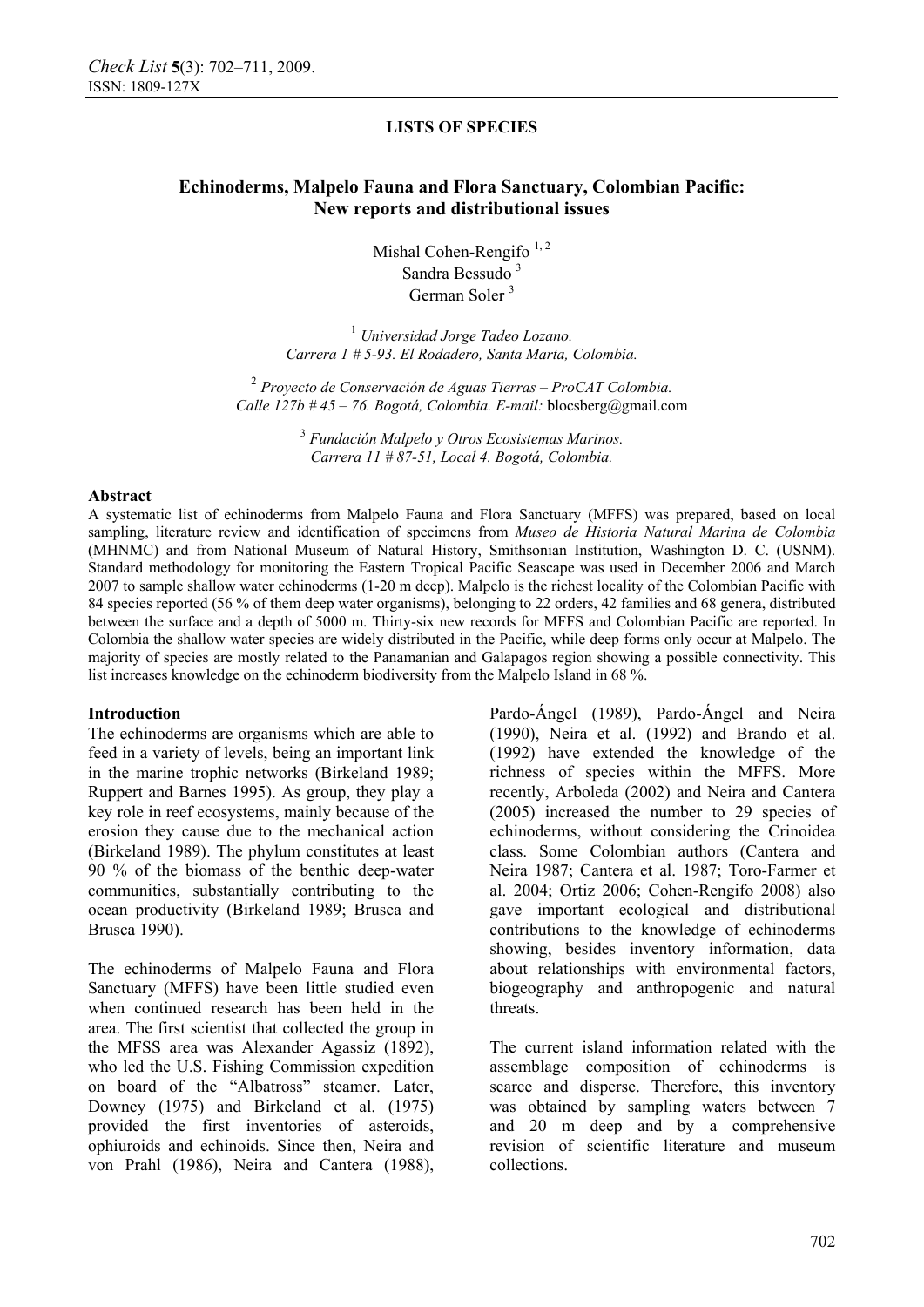

**Figure 1.** Map of Malpelo Island indicating the sampling stations. 1: D'Artagnan; 2: Bajo del Ancla; 3: Pared del Náufrago Norte; 4: Pared del Náufrago; 5: Pared del Náufrago Sur; 6: Freezer; 7: Bahía de la Nevera; 8: La Nevera; 9: Sahara; 10: Scuba; 11: La Pared del Resguardo; 12: El Arrecife; 13: La Pared del Fantasma.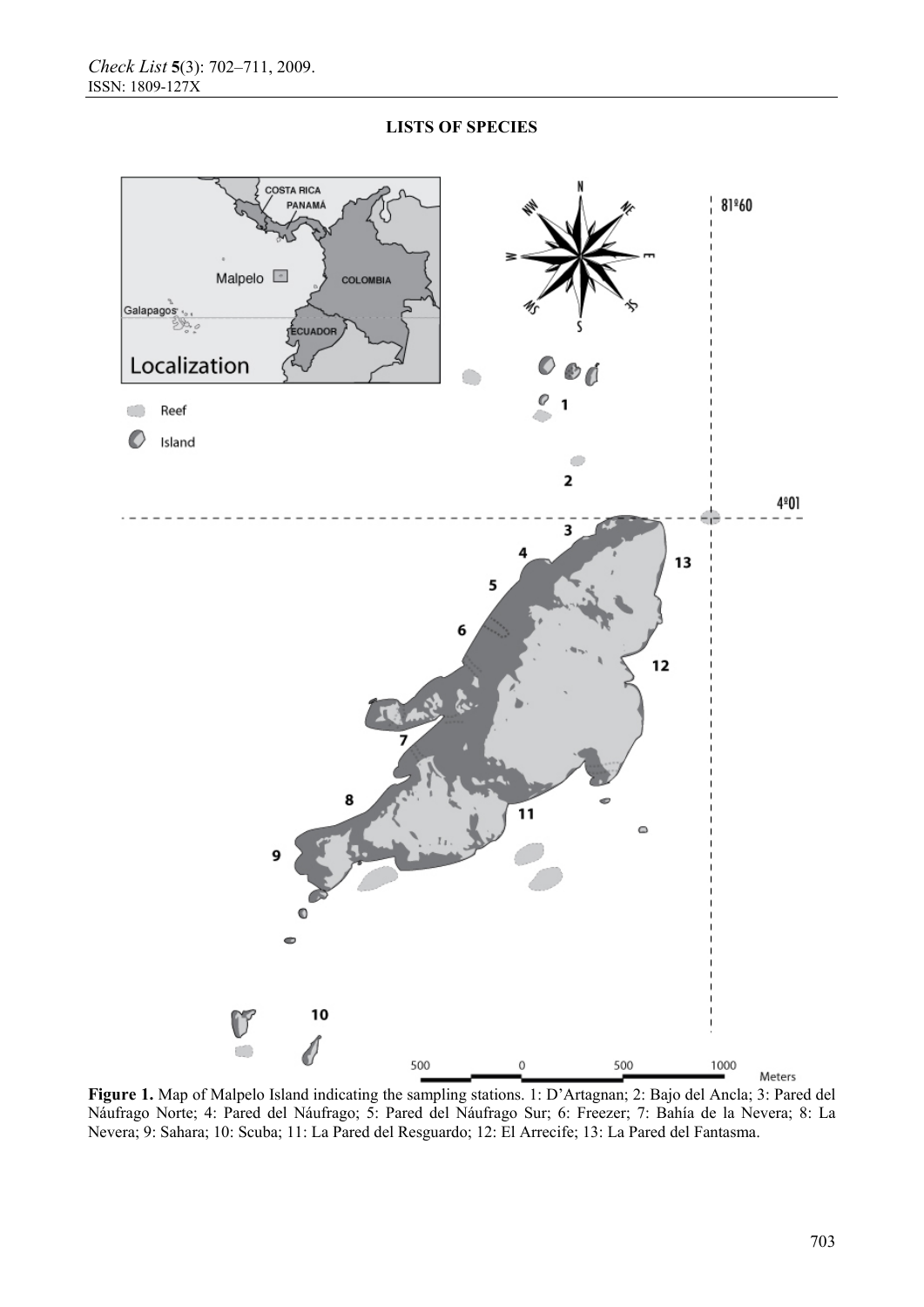## **Materials and Methods**

The MFFS (3°51'07'' N, 81°35'40'' W) is located 490 km west of Buenaventura port in the Colombian Pacific. The island emerges from a volcanic submarine mountain called the Malpelo ridge that extends in northeast-southwest direction being 241.4 km long and 80.5 km wide (Graham 1975). Its range goes from abyssal depths to 360 m above sea level with an extension of 1.2  $\text{km}^2$  of land and  $8574 \text{ km}^2$  of marine protected area (Figure 1) (Fundación Malpelo y otros Ecosistemas Marinos 2005; 2006).

This project was carried out at the IV and V Scientific Research Cruises of the ''*Fundación Malpelo y otros Ecosistemas Marinos*'' and the assistance of UNESCO Seascape project, CI Seascape project (Walton Family Foundation) and Marine Management Area Science project (Gordon and Betty Moore Foundation). The samplings were part of a regional study of the islands within the Marine Conservation Seascape of the Eastern Tropical Pacific (MCSETP) that seeks to evaluate the shallow water marine ecosystems. Quantitative censuses using underwater visual techniques from the standard Edgar et al. (2004) methodology were used in December 2006 and March 2007. Thirteen stations around the island (Figure 1) were sampled between 7 to 20 m of depth by scuba diving. Every echinoderm seen over and between the corals, rocks, and crevices was counted, photographed and identified during immersions.

A second stage of the research consisted in a literature review (Birkeland et al. 1975; Downey 1975; Maluf 1988; von Prahl 1990; Maluf 1991; Brando et al. 1992; Hickman 1998; Arboleda 2002; Neira and Cantera 2005), and from Museum collections like the National Museum of Natural History, Smithsonian Institution, Washington D. C. (USNM) and the *Museo de Historia Natural Marina de Colombia* (MHNMC), compiling information from 1891 to 2008.

The classification of the species was done in accordance with Deichmann (1938), Rowe (1969), Pawson (1970), Downey (1975), Clark (1982), Caso (1983), Clark and Downey (1992), Hendler et al. (1995) and Hickman (1998).

## **Results and Discussion**

The systematic list was composed by 22 orders, 42 families, 68 genera and 84 species (Table 1). The Holothuroidea class was the richest with 24 species while the Ophiuroidea class showed the lowest richness with 18. From the total, 26 species were identified during immersions, while the remaining 58 were obtained from literature during the second stage of the project (Table 2).

Thirty-six species are new reports for MFFS, including: three asteroids (*Amphiaster insignis*, *Acanthaster planci*, *Phataria unifascialis*), one ophiuroid (*Ophiactis simple*), four echinoids (*Hesperocidaris asteriscus*, *Centrostephanus coronatus*, *Toxopneustes roseus*, *Brissus obessus*) and four holothuroids (*Holothuria* (*Halodeima*) *kefersteini*, *H.* (*Mertensiothuria*) *fuscocinerea*, *H.* (*Mertensiothuria*) *leucospilota* and *Isostichopus horrens*). From these, *A. insignis*, *B. obessus*, *H. keffersteini* and *I. horrens* also conformed new records for the Colombian Pacific. Only *O. simplex* and *B. obsessus* were already stored in the MHNMC. It is important to mention that the shallow water species reported for the first time were observed during samplings in December and March while the deep sea species were referred mostly in the USNM reference list. Thus, 26 species mentioned as new records are stored in the collection of the USNM and/or MHNMC. Photographs of the remaining 10 species were taken, with the only exception of the holothuroid *Holothuria* (*Mertensiothuria*) *leucospilota*.

The shallow water starfishes *Narcissia gracilis malpeloensis* and *Tamaria stria* are endemic to the island and were described by Downey (1975) in The Biological Investigation of Malpelo Island from the Smithsonian Institution expedition in 1972. Also, *N. g. malpeloensis* is well represented in the USNM with six museum specimens.

At national level, according to Arboleda (2002) and Neira and Cantera (2005), Malpelo is one of the richest eco-regions with 39 shallow water species (0-200 m), followed by the eco-regions Gorgona and Pacific Ocean (IVEMAR 2000), both with 47 species. However, this study places Malpelo as the richest with a total of 84 shallow and deep water species.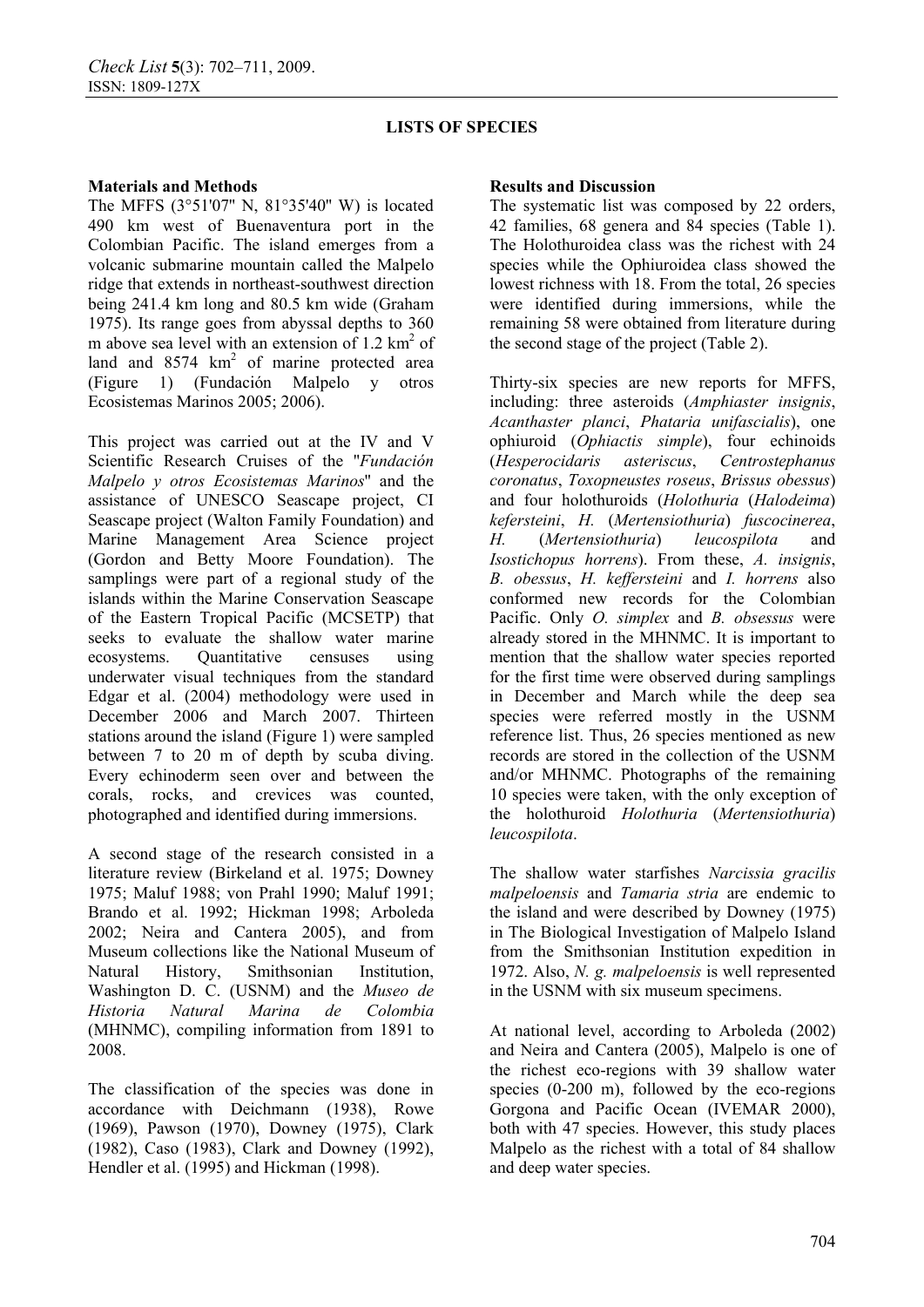Despite the results for the country, MFFS shows the lowest richness from the Topical Eastern Pacific (TEP) islands, in comparison with the 114 shallow species from Galapagos, Ecuador (Maluf 1991) and 67 from Cocos Island, Costa Rica (Unpublished data from Juan José Alvarado). For example, for Malpelo only five ophiuroids were found, compared with a total of 11 from Galapagos (Hickman 1998) and 17 from Cocos Island (Unpublished data from Juan José Alvarado). This notorious difference could be the consequence of the methods used, which for this study did not include nocturnal immersions or rock removal in order to find cryptic and nocturnal organisms, where species such as *Astrodictyum panamense*, *Ophiocoma aethiops*  and *O. alexandri* are considered present and even fairly common in other regions (Unpublished data from Juan José Alvarado; Hickman 1998).

When comparing the distribution of the echinoderms reported herein with those from other regions in the Pacific off the coast of Colombia, we can see the following particularity:

*1.* The asteroids *Nidorellia armata*, *Pentaceraster cumingi*, *Mithrodia bradleyi*, *Pharia pyramidatus*  and *Phataria unifascialis*, the ophiuroids *Ophiocoma aethiops*, *O. alexandri*, *Ophiactis savignyi* and *Ophiothela* cf. *mirabilis*, the echinoids *Eucidaris thouarsi*, *Hesperocidaris asteriscus*, *Centrostephanus coronatus*, *Lytechinus pictus*, *Toxopneustes roseus* and *Tripneustes depressus*, and the holothuroids *Holothuria* (*Lessonthuria*) *pardalis*, *H.*  (*Mertensiothuria*) *fuscocinerea*, *H.*  (*Mertensiothuria*) *leucospilota*, *H.* (*Thymiosycia*) *hilla* and *H.* (*Thymiosycia*) *impatiens* are species that despite being present at Malpelo, are also spread in other regions of the Pacific coast of Colombia, such as in Chocó, Ensenada de Utría, Bahía Málaga, Ensenada de Tumaco, the mouth of Guapi River, Playa Mulatos, Sanquianga, Baudó, Naya and Bahía de Buenaventura (Neira and Cantera 1988; Pardo-Ángel 1989; Pardo-Ángel and Neira 1990; Neira et al. 1992; Arboleda 2002; Neira and Cantera 2005).

*2.* The sea cucumbers *Holothuria hilla*, *H. pardalis*, *H. fuscocinerea* and *H. impatiens* are species that are exclusively shared with the island of Gorgona (Neira and von Prahl 1986; Neira and Cantera 2005).

*3.* The other species, mostly deep-sea ones, are only distributed at Malpelo.

Echinoderms found in MFFS are considered widespread, distributed from the Gulf of California, Galapagos islands, Peru and Chile (Maluf 1988; 1991; Hickman 1998; Edgar et al. 2004; Solís-Marín et al. 2005), being also related to the Panamanian and Galapagos region. Starfishes as *Acanthaster planci*, *Eremicaster pacificus*, *E. crassus gracilis* and the holothurians *H. keffersteini*, *H. fuscocinerea*, and *I. horrens*  also occur in the Indo-Pacific region, indicating a possible connectivity between the eastern and western Pacific Oceans.

Based on the estimation made by Maluf (1991) who informed the presence of 50 species, this research enhanced the knowledge richness of MFFS in 68 %. Thus, the value of Malpelo as a World Heritage Site is established, where constant research on the marine ecosystems will not only create more tools of judgment and evidence in order to fulfil the statements of the Biological Diversity Convention, but will set the basis for the formulation of biodiversity conservation plans.

**Table 1.** Echinoderm species, genus, families and orders found in MFFS.

| Class          | Asteroidea | Ophiuroidea | Echinoidea Holothuroidea | Total |
|----------------|------------|-------------|--------------------------|-------|
| Order          |            |             |                          |       |
| Family         |            |             |                          | 42    |
| Genera         |            |             |                          | 68    |
| <b>Species</b> |            |             |                          | 84    |

**————————————————**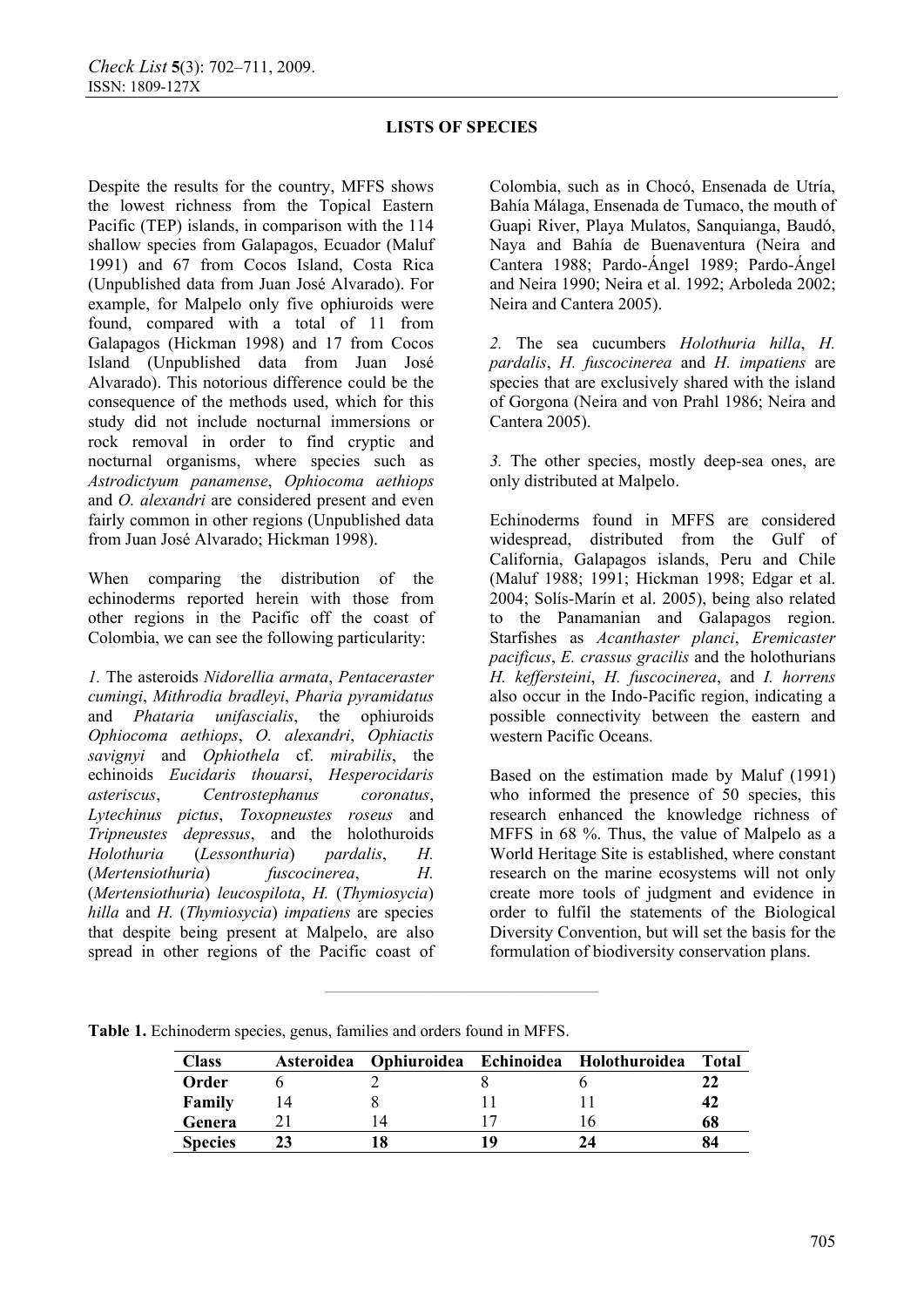**Table 2.** Echinoderm taxonomic checklist from the Malpelo Fauna and Flora Sanctuary. The abbreviations of the specimens stored at the two museums are: National Museum of Natural History (USNM), Smithsonian Institution, Washington D.C. and INV-EQUI from MHNMC. (.): New records for MFFS; (...): new records for the Colombian Pacific.

| <b>CLASSIFICATION</b>                          | <b>REFERENCE</b>                  |
|------------------------------------------------|-----------------------------------|
| <b>CLASS ASTEROIDEA</b>                        |                                   |
| Order Paxillosida                              |                                   |
| Family Astropectinidae                         |                                   |
| Astropecten sulcatus Ludwig, 1905              | <b>USNM 34369</b>                 |
| Dytaster gilberti Fisher, 1905 ••              | <b>USNM 34353, USNM 34359</b>     |
| Family Porcellanasteridae                      |                                   |
| Eremicaster pacificus (Ludwig, 1905) ·         | <b>USNM 34399</b>                 |
| Eremicaster crassus gracilis (Sladen, 1883) •• | USNM 34393 - 34394                |
| Order Notomyotida                              |                                   |
| Family Benthopectinidae                        |                                   |
| Pectinaster agassizii Ludwig, 1905 ·           | <b>USNM 34329</b>                 |
| Order Valvatida                                |                                   |
| Family Gonisateridae                           |                                   |
| Mediaster elegans Fisher, 1905                 |                                   |
| Family Asterodiscididae                        |                                   |
| Amphiaster insignis Verrill, 1868 ••           |                                   |
| Family Oreasteridae                            |                                   |
| Nidorellia armata (Gray, 1840)                 | <b>USNM E11835, INV-EQUI 2677</b> |
| Pentaceraster cumingi (Gray, 1840)             |                                   |
| Family Asteropseidae                           |                                   |
| Asteropsis carinifera (Lamark, 1816)           | <b>USNM E11840</b>                |
| Family Acanthasteridae                         |                                   |
| Acanthaster planci (Linnaeus, 1758) ·          |                                   |
| Family Mithroididae                            |                                   |
| Mithrodia bradleyi Verrill, 1870               | <b>USNM E11830</b>                |
| Family Ophidiasteridae                         |                                   |
| Leiaster teres (Verril, 1871)                  | <b>USNM E11841</b>                |
| Narcissia gracilis malpeloensis Downey, 1975   | USNM E11836 - E11837              |
| Pharia pyramidatus (Gray, 1840)                |                                   |
| Phataria unifascialis (Gray, 1840) ·           |                                   |
| Tamaria stria Downey, 1975                     | USNM E11838 - E11839, USNM E12431 |
| Order Velatida                                 |                                   |
| Family Pterasteridae                           |                                   |
| Hymenaster gracilis Ludwig, 1905 ·             | <b>USNM 34367</b>                 |
| Hymenaster sp. Wyville Thomson, 1873 ••        | <b>USNM 34370</b>                 |
| Order Forcipulatida                            |                                   |
| Family Asteriidae                              |                                   |
| Distolasterias robusta (Ludwig, 1905) ·        | <b>USNM 34365</b>                 |
| Scleracterias alexandri Ludwig, 1905           | <b>USNM 34412</b>                 |
| Order Brisingida                               |                                   |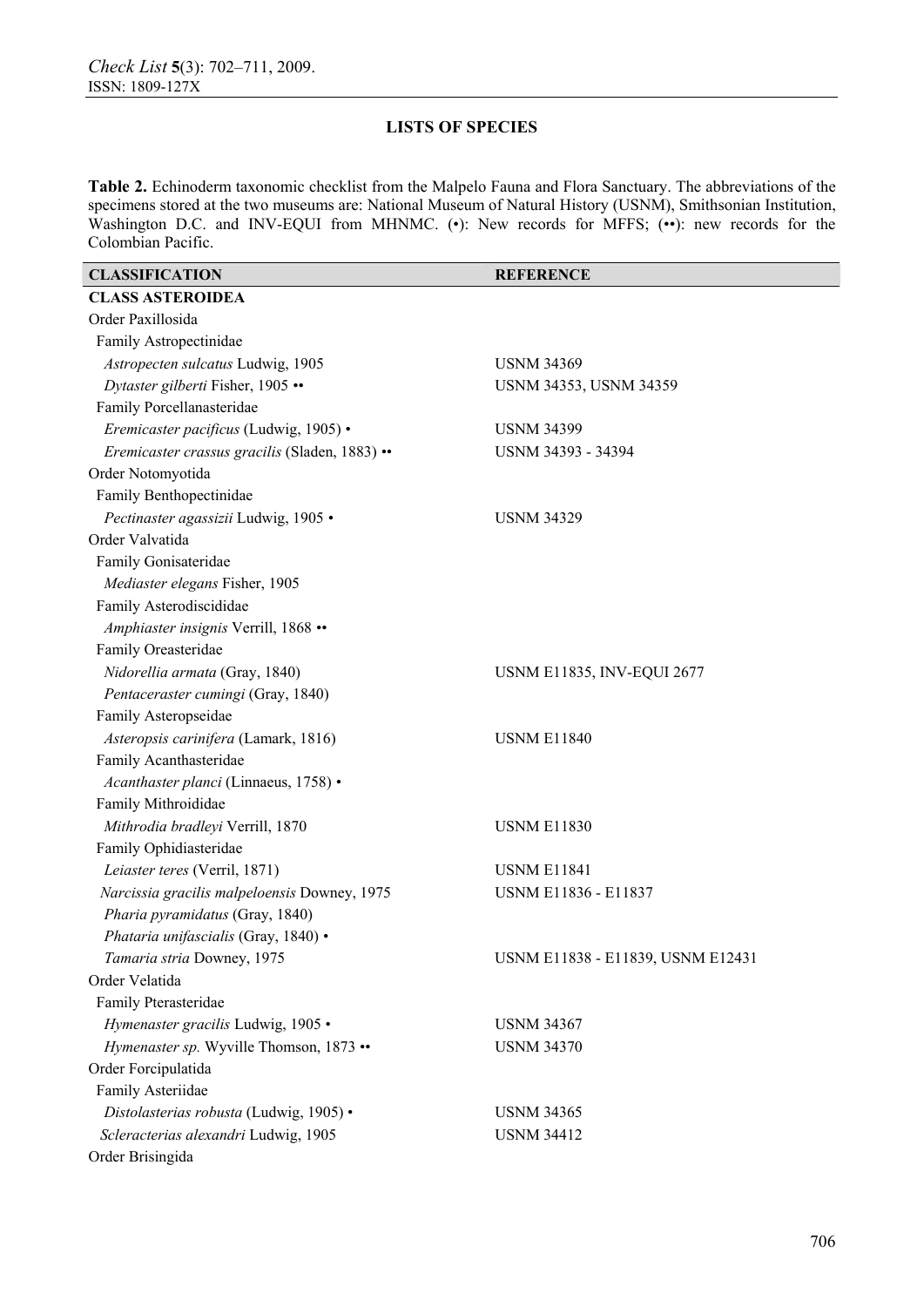| <b>CLASSIFICATION</b>                            | <b>REFERENCE</b>                    |
|--------------------------------------------------|-------------------------------------|
| Family Brisingidae                               |                                     |
| Astrolirus panamensis (Ludwig, 1905)             | <b>USNM 34369</b>                   |
| Family Freyellidae                               |                                     |
| Freyella insignis (Ludwig, 1905) ••              | <b>USNM 34349</b>                   |
| <b>CLASS OPHIUROIDEA</b>                         |                                     |
| Order Phrynophiurida                             |                                     |
| Family Gorgonocephalidae                         |                                     |
| Astrodictyum panamense (Verrill, 1867)           | <b>USNM 1001273</b>                 |
| Family Asteronychidae                            |                                     |
| Asteronyx plana (Lutken & Mortensen, 1899)       | <b>USNM 19601</b>                   |
| Astrodia plana Lutken & Mortensen, 1899          |                                     |
| Order Ophiurida                                  |                                     |
| Family Ophiuridae                                |                                     |
| Amphiophiura obtecta Lutken & Mortensen, 1899 •• | <b>USNM 19446</b>                   |
| Ophiocten hastatum Lyman, 1878                   | USNM 19482, USNM 19483-19484        |
| Ophiomusium lymani Thomson, 1873                 | <b>USNM 19508</b>                   |
| Ophiosphalma glabrum (Lutken & Mortensen, 1899)  | USNM 19492 - 19494                  |
| Ophiura irrorata (Lyman, 1878)                   | <b>USNM 19453</b>                   |
| Ophiura plana Lutken & Mortensen, 1899           | <b>USNM 19465</b>                   |
| Family Ophiocomidae                              |                                     |
| Ophiocoma aethiops Lutken, 1859                  | <b>USNM 1001286</b>                 |
| Ophiocoma alexandri Lyman, 1860                  | USNM 1001287, INV-EQUI 2679         |
| Family Ophiacanthidae                            |                                     |
| Ophiacantha contigua Lutken & Mortensen, 1899    | <b>USNM 19576</b>                   |
| Family Ophiactidae                               |                                     |
| Histampica duplicata (Lyman, 1875)               | <b>USNM 19518</b>                   |
| Ophiactis plana Lyman, 1869                      | <b>USNM 19516</b>                   |
| Ophiactis savignyi (Muller & Troschel, 1842)     |                                     |
| Ophiactis simplex (Le Conte, 1851) ••            | INV-EQUI 2679 - 2685                |
| Family Amphiuridae                               |                                     |
| Amphiura assimilis Lutken &Mortensen, 1899       | <b>USNM 19536</b>                   |
| Family Ophiotrichidae                            |                                     |
| Ophiothela mirabilis Verrill, 1867               | INV-EQUI 2686 - 2687, INV-EQUI 3091 |
| <b>CLASS ECHINOIDEA</b>                          |                                     |
| Order Cidaroida                                  |                                     |
| Family Cidarridae                                |                                     |
| Aporocidaris milleri (A. Agassiz, 1898)          | USNM 21031, USNM 21064              |
| Eucidaris thouarsi (Valenciennes, 1846)          |                                     |
| Hesperocidaris asteriscus H.L. Clark, 1948 ·     |                                     |
| Salenocidaris miliaris (A. Agassiz, 1898)        | <b>USNM 21012</b>                   |
| Order Echinothurioida                            |                                     |
| Family Echinothuriidae                           |                                     |
| Tromikosoma hispidum (A. Agassiz, 1989)          | <b>USNM 21047</b>                   |
| Tromikosoma panamense (A. Agassiz, 1989)         | <b>USNM 21045</b>                   |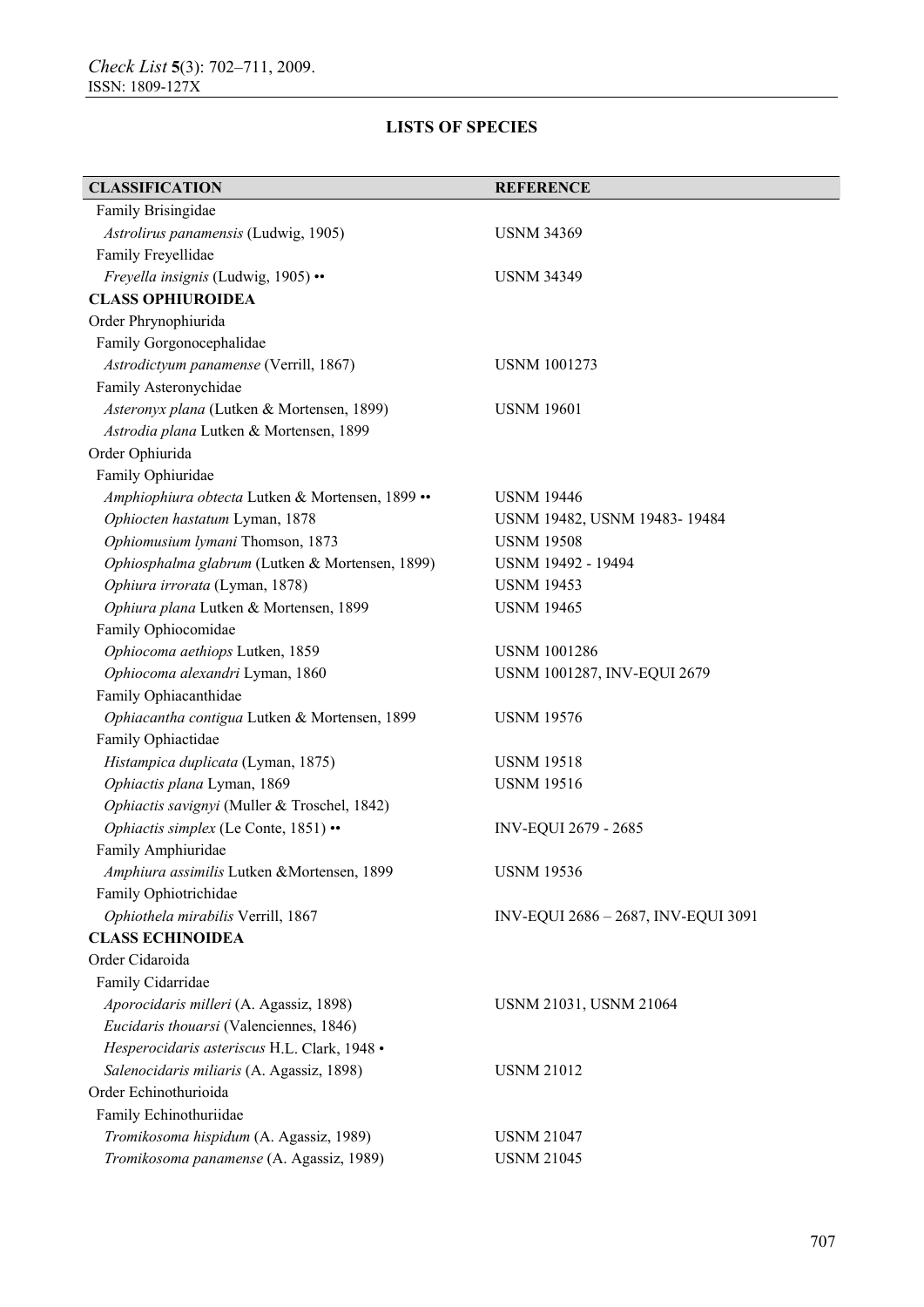| <b>CLASSIFICATION</b>                                      | <b>REFERENCE</b>                           |
|------------------------------------------------------------|--------------------------------------------|
| Order Diadematoida                                         |                                            |
| Family Diadematidae                                        |                                            |
| Centrostephanus coronatus (Verrill, 1867) ·                |                                            |
| Diadema mexicanum A. Agassiz, 1863                         | <b>USNM E31318</b>                         |
| Family Aspidodiadematidae                                  |                                            |
| Plesiodiadema globulosum (A. Agassiz, 1898)                | <b>USNM 21014</b>                          |
| Plesiodiadema horridum (A. Agassiz, 1898)                  | USNM 21015, USNM 21030, USNM 21046         |
| Order Arbacioida                                           |                                            |
| Family Arbaciidae                                          |                                            |
| Arbacia incisa (A. Agassiz, 1863)                          |                                            |
| Order Temnopleurida                                        |                                            |
| Family Toxopneustidae                                      |                                            |
| Lytechinus pictus (Verril, 1867)                           |                                            |
| Toxopneustes roseus (A.Agassiz, 1863) •                    |                                            |
| Tripneustes depressus A. Agassiz, 1863                     |                                            |
| Order Echinoida                                            |                                            |
| Family Echinometridae                                      |                                            |
| Echinometra vanbrunti A. Agassiz, 1863                     | <b>USNM E31319, INV-EQUI 1494</b>          |
| Order Holasteroida                                         |                                            |
| Family Urechinidae                                         |                                            |
| Pilematechinus rathbuni (A. Agassiz, 1904)                 | USNM 21010 - 21011, USNM 21029, USNM 21046 |
| Order Spatangoida                                          |                                            |
| Family Brissidae                                           |                                            |
| Brissus obessus Verrill, 1867 ••                           | INV-EQUI 3090                              |
| Family Hemiasteridae                                       |                                            |
| Hemiaster tenuis (A. Agassiz, 1898) •                      | <b>USNM 21062</b>                          |
| Family Loveniidae                                          |                                            |
| Homolampas hastata (Agassiz, 1898)                         | <b>USNM 21079</b>                          |
| <b>CLASS HOLOTHUROIDEA</b>                                 |                                            |
| Order Dendrochirotida                                      |                                            |
| Family Cucumariidae                                        |                                            |
| Abyssocucumis abyssorum (Théel, 1886) •                    | <b>USNM 18225</b>                          |
| Order Dactylochirotida                                     |                                            |
| Family Ypsiloyhuriidae                                     |                                            |
| Ypsilothuria bitentaculata (Ludwig, 1893)                  |                                            |
| Order Aspidochirotida                                      |                                            |
| Family Holothuriidae                                       |                                            |
| Holothuria (Halodeima) kefersteini (Selenka, 1867) ••      |                                            |
| Holothuria (Lessonthuria) pardalis Selenka, 1867           |                                            |
| Holothuria (Mertensiothuria) fuscocinerea Jaeger, 1833 ·   |                                            |
| Holothuria (Mertensiothuria) leucospilota (Brandt, 1835) • |                                            |
| Holothuria (Thymiosycia) hilla Lesson, 1830                | <b>USNM E23719</b>                         |
| Holothuria (Thymiosycia) impatiens (Forskäl, 1775)         | <b>USNM E23717</b>                         |
| Holothuria (Platyperona) parvula (Selenka, 1867)           | <b>USNM E23718</b>                         |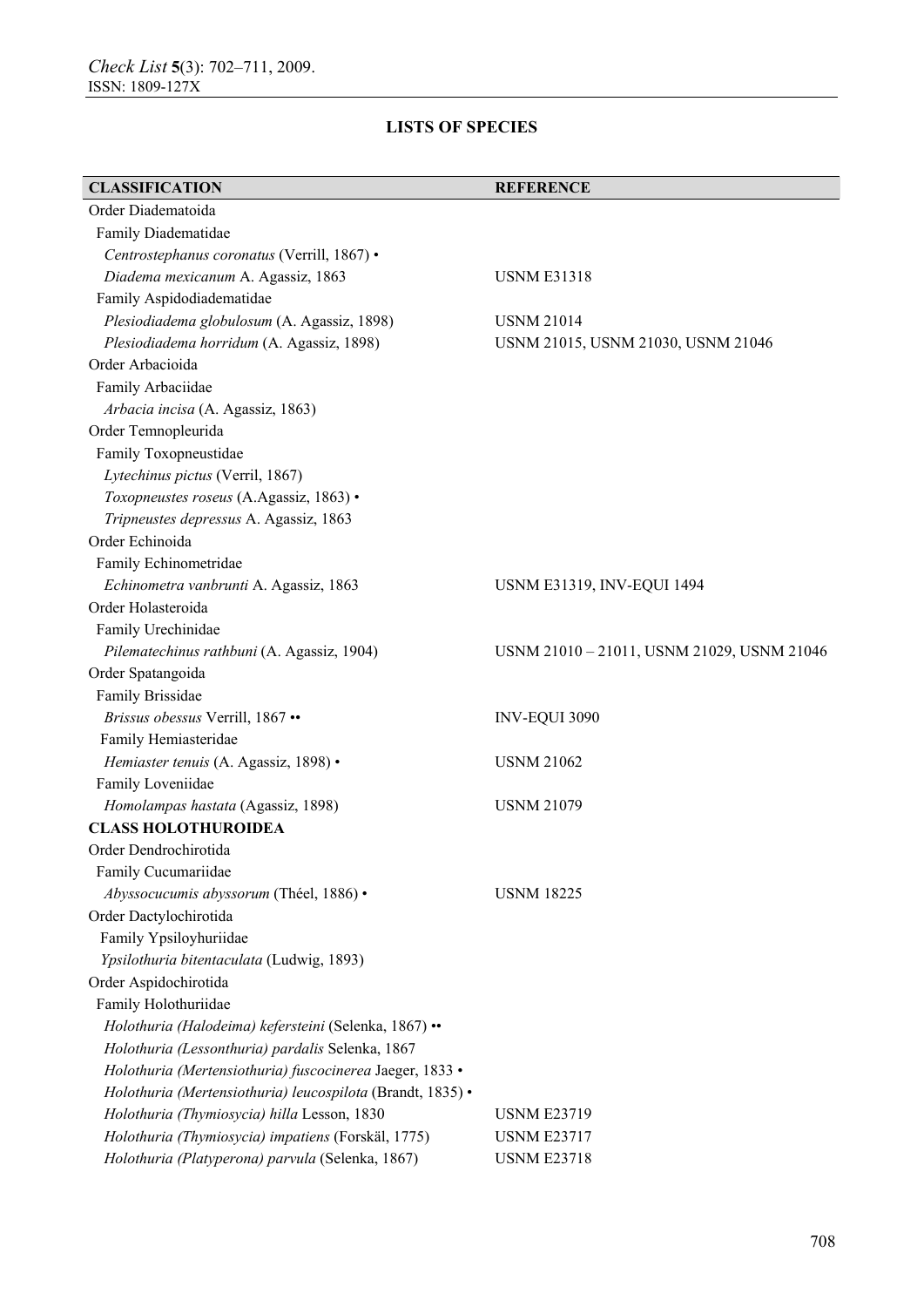| <b>CLASSIFICATION</b>                           | <b>REFERENCE</b>              |
|-------------------------------------------------|-------------------------------|
| Holothuria (Vaneyothuria) zacae Deichmann, 1937 | <b>USNM E23714</b>            |
| Family Stichopidae                              |                               |
| Isostichopus horrens Selenka, 1867 ••           |                               |
| Stichopus fuscus (Ludwig, 1874)                 | <b>USNM E23715</b>            |
| Family Synallactidae                            |                               |
| Bathyplotes patagiatus Fisher, 1907 •           | <b>USNM E2019</b>             |
| Synallactes aenigma Ludwig, 1894                | <b>USNM 18207</b>             |
| Meseres macdonaldi Ludwig, 1894                 | <b>USNM 18190</b>             |
| Pseudostichopus mollis Théel, 1886              | USNM 18270, USNM 18271        |
| Order Elasipodida                               |                               |
| Family Deimatidae                               |                               |
| Oneirophanta mutabilis affinis Ludwig, 1894 ·   | <b>USNM 18187, USNM 18188</b> |
| Oneirophanta mutabilis mutabilis Théel, 1879 ·  | <b>USNM 18201</b>             |
| Family Psychropotidae                           |                               |
| Benthodytes sanguinolenta Théel, 1882           | <b>USNM 18235</b>             |
| Psychropotes longicauda Théel, 1882 ·           | <b>USNM 18172</b>             |
| Family Elpidiidae                               |                               |
| Peniagone vitrea Théel, 1882 ••                 | <b>USNM 18244</b>             |
| Family Pelagothuriidae                          |                               |
| Pelagothuria natatrix Ludwig, 1894              |                               |
| Order Molpadiida                                |                               |
| Family Molpadiidae                              |                               |
| Molpadia musculus Risso, 1826 ·                 | <b>USNM 18256</b>             |
| Order Apodida                                   |                               |
| Family Synaptideae                              |                               |
| Protankyra pacifica Ludwig, 1894 ·              | <b>USNM 18191</b>             |
|                                                 |                               |
|                                                 |                               |

### **Acknowledgements**

We thank Juan Jose Alvarado for his ongoing dedication, patience and support. Thanks also to Jaime Cantera for sharing his knowledge, to Milena Benavides Serrato for offering valuable assistance in the identification of museum individuals at INVEMAR as well as Graham Edgar for helping in the field identification. We appreciate the help of Cleveland Hickman for sending his 'Field Guide to Sea Stars and other Echinoderms of Galapagos', and Cynthia Ahearn for sending the Malpelo reference list from the USNM, which has been extremely useful. A special thanks to our friends from ProCAT-Colombia for their dedication to the revision of this paper. We would also like to thank the anonymous reviewers for their comments and help with the manuscript.

**————————————————** 

### **Literature Cited**

Agassiz A. 1892. Reports on an exploration off the west Coast of Mexico, Central and South America, and off Galápagos Island, in Charge of Alexander Agassiz. by the U.S. Fish Commission Steamer "Albatross" during 1891, Lieut. Commander Z. L. Tanner, U. S. N. Commanding. I. *Calamocrinus diomedae* Agassiz; A new stalked crinoid. with notes on the apical system and the homologies of echinoderms. Memoirs of the Museum of Comparative Zoology at Harvard College 17(2): 1- 95.

Arboleda, E. 2002. Estado actual del conocimiento y riqueza de peces, crustáceos decápodos, moluscos, equinodermos y corales escleractinios del Océano Pacífico colombiano. Santa Marta: Bogotá. Instituto de Investigaciones Marinas y Costeras-INVEMAR, Fundación Universidad Jorge Tadeo Lozano. 86 p.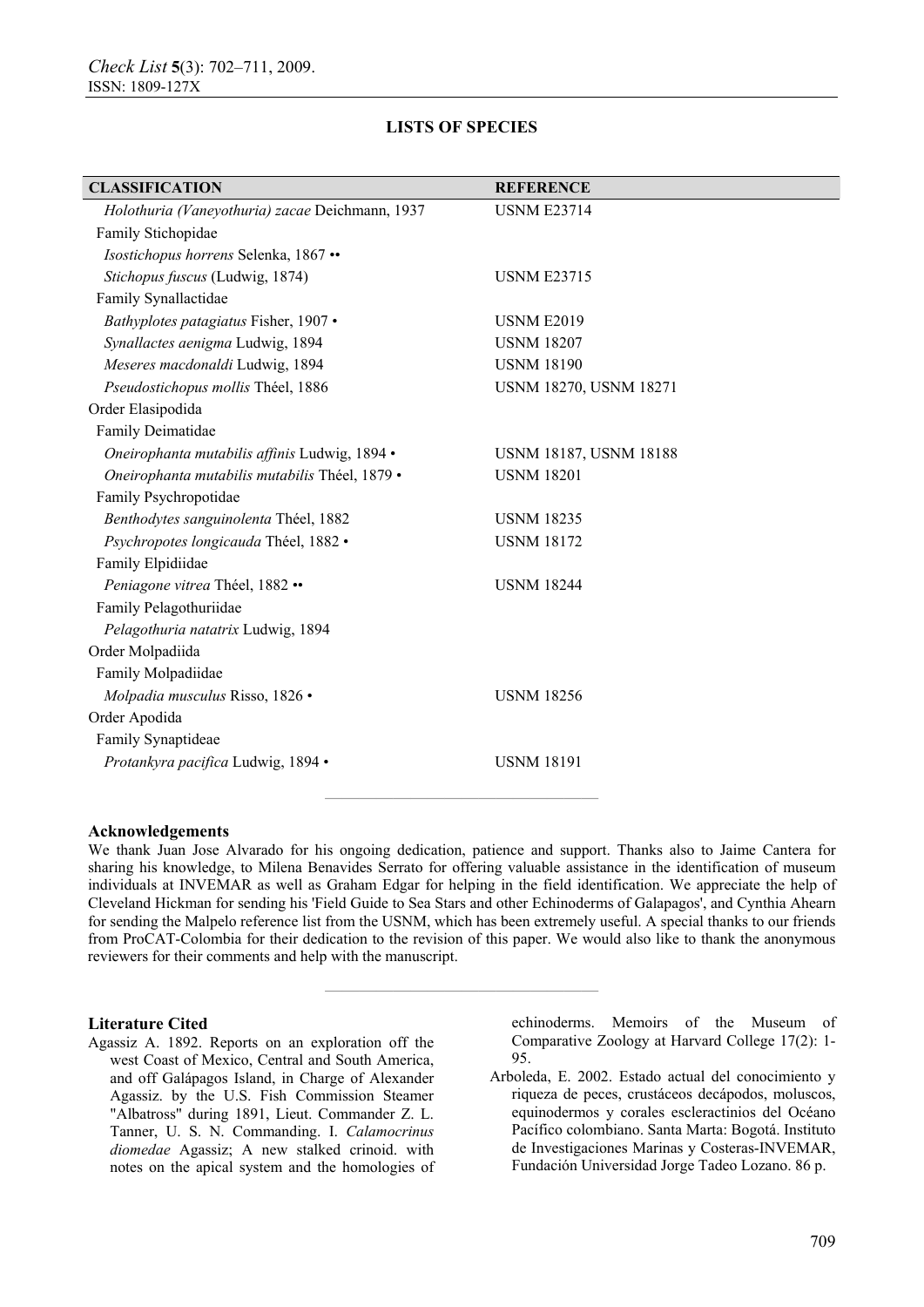- Birkeland, C. 1989. The influence of echinoderms on coral-reef communities; p. 3-79 *In* M. Jangoux and J. M. Lawrence (ed.). Echinoderms studies. Rotterdam: Balkema.
- Birkeland, C., D. Meyer, J. Stames, and C. Buford. 1975. Subtidal Communities of Malpelo Island; p. 55-68 *In* J. B.Graham (ed.). The Biological Investigation of Malpelo Island, Colombia. City of Washington: Smithsonian Institution Press.
- Brando, A., H. von Prahl, and J. Cantera. 1992. Malpelo: Isla Oceánica de Colombia. Bogotá: Banco de Occidente Credencial. 195 p.
- Brusca, R. C. and G. J. Brusca. 1990. Phylum Echinodermata; p. 801-839 *In* R. C. Brusca and G. J. Brusca (ed.). Invertebrates. Massachussets: Sinauer Associates. Inc. Publishers.
- Cantera, J and R. Neira. 1987. Primer registro del género Echineulima Lutzen y Nielsen (Gastropoda: Eulimidae), moluscos parásitos de erizos de mar en la isla de Gorgona (Pacífico colombiano). Anales del Instituto de Investigaciones Marinas y Costeras Punta Betín 17: 87-93.
- Cantera, J., H. von Prahl and R. Neira. 1987. Moluscos, crustáceos y equinodermos asociados a la gorgonia Lophogorgia alba Duchassing and Michelotti, 1864 en la isla Gorgona, Colombia. Boletín Ecotrópica: Ecosistemas Tropicales 3-21.
- Caso, M. E. 1983. Los equinoideos del Pacífico de México. Parte cuarta – órdenes Cassiduloidea y Spatangoida. Anales del Centro de Ciencias del Mar y Limnología, Universidad Nacional Autónoma de México. Publicacíon Especial 6. México D. F.: UNAM. 200 p.
- Clark, A. M. 1982. An index of names of recent Asteroidea - Part 2: Valvatida; p.187-366 *In* M. Jangoux and J. M. Lawrence (ed.). Echinoderm Studies. Rotterdam: Brookfield.
- Clark, A. M. and M. E. Downey. 1992. Starfish of the Atlantic. London: Chapman and Hall. 794 p.
- Cohen-Rengifo, M. 2008. Equinodermos del Santuario de Fauna y Flora Malpelo, Pacífico colombiano. Santa Marta: Fundación Universidad Jorge Tadeo Lozano. 116 p.
- Deichmann E. 1938. Eastern Pacific Expeditions of the New York Zoological Society. XVI. Holothurians from the western coasts of Lower California and Central America, and from Galápagos Islands. Zoologica 23(18): 361-387.
- Downey, M. E. 1975. Asteroids from Malpelo Island with a description of a new species of the genus Tamaria; p. 86-90 *In* J. B. Graham (ed.). The Biological Investigation of Malpelo Island, Colombia. City of Washington: Smithsonian Institution Press.
- Edgar, G. J., S. Banks, J. M. Fariña, M. Calvopiña, and C. Martínez. 2004. Regional biogeography of

shallow reef fish and macro-invertebrate communities in the Galápagos archipelago. Journal of Biogeography 31: 1107-1124.

- Fundación Malpelo y otros Ecosistemas Marinos. 2005. Plan de Manejo 2005-2009. Bogotá: Unidad Administrativa Especial del Sistema de Parques Nacionales Naturales, Fundación Malpelo y otros Ecosistemas Marinos. 84 p.
- Fundación Malpelo y otros Ecosistemas Marinos. 2006. Noticias Julio 2006. Electronic Database accessible at http://www.fundacionmalpelo.org/ espanol/inicio\_julio06bis.htm. Fundación Malpelo y otros Ecosistemas Marinos, Bogotá, Colombia. Capture on April 2007.
- Graham, J. 1975. The Biological Investigation of Malpelo Island: Introduction; p. 1-8 *In* J. B. Graham (ed.). The Biological Investigation of Malpelo Island, Colombia. City of Washington: Smithsonian Institution Press.
- Hendler G.; J. E. Miller, and D. L. Pawson. 1995. Sea stars, Sea urchins and Allies: Echinoderms of Florida and the Caribbean. Washington and London: Smithsonian Institution Press. 390 p.
- Hickman, C. P. 1998. A field guide to sea stars and other echinoderms of Galápagos. Lexington, Virginia: Sugar Spring Press. 83 p.
- INVEMAR. 2000. Programa nacional de investigación en biodiversidad marina y costera PNIBM. Santa Marta: INVEMAR, FONADE, MMA. 83 p.
- Maluf, L. 1988. Composition and Distribution of the Central Pacific Echinoderms. Tech. Rep. 2. California: Natural History Museum of Los Angeles. 242 p.
- Maluf, L. 1991. Echinoderm fauna of the Galápagos Islands; p. 345-367 *In* M. J. James (ed.). Galápagos marine invertebrates: taxonomy, biogeography and evolution in Darwin's islands. New York: Plenum Press.
- Neira, R. and H. von Prahl. 1986. Notas de los equinodermos de Gorgona; p. 31-57 *In* H. von Phahl and M. Alberico (ed.). Isla Gorgona. Bogotá: Biblioteca Banco Popular.
- Neira, R. and J. Cantera. 1988. Notas taxonómicas y ecológicas de los equinodermos de la Bahía de Málaga (costa pacífica colombiana). VI Seminario Nacional de Ciencias del Mar 5: 121-129.
- Neira, R. and J. Cantera. 2005. Composición taxonómica y distribución de las asociaciones de equinodermos en los ecosistemas litorales del Pacífico colombiano. Revista de Biología Tropical 53(3): 275-284.
- Neira, R., P. Barba, and R. Pardo-Ángel. 1992. Equinodermos del Parque Nacional Natural Ensenada de Utría (Pacífico Colombiano). Anales del Instituto de Investigaciones Marinas y Costeras Punta Betín. 21: 77-83.